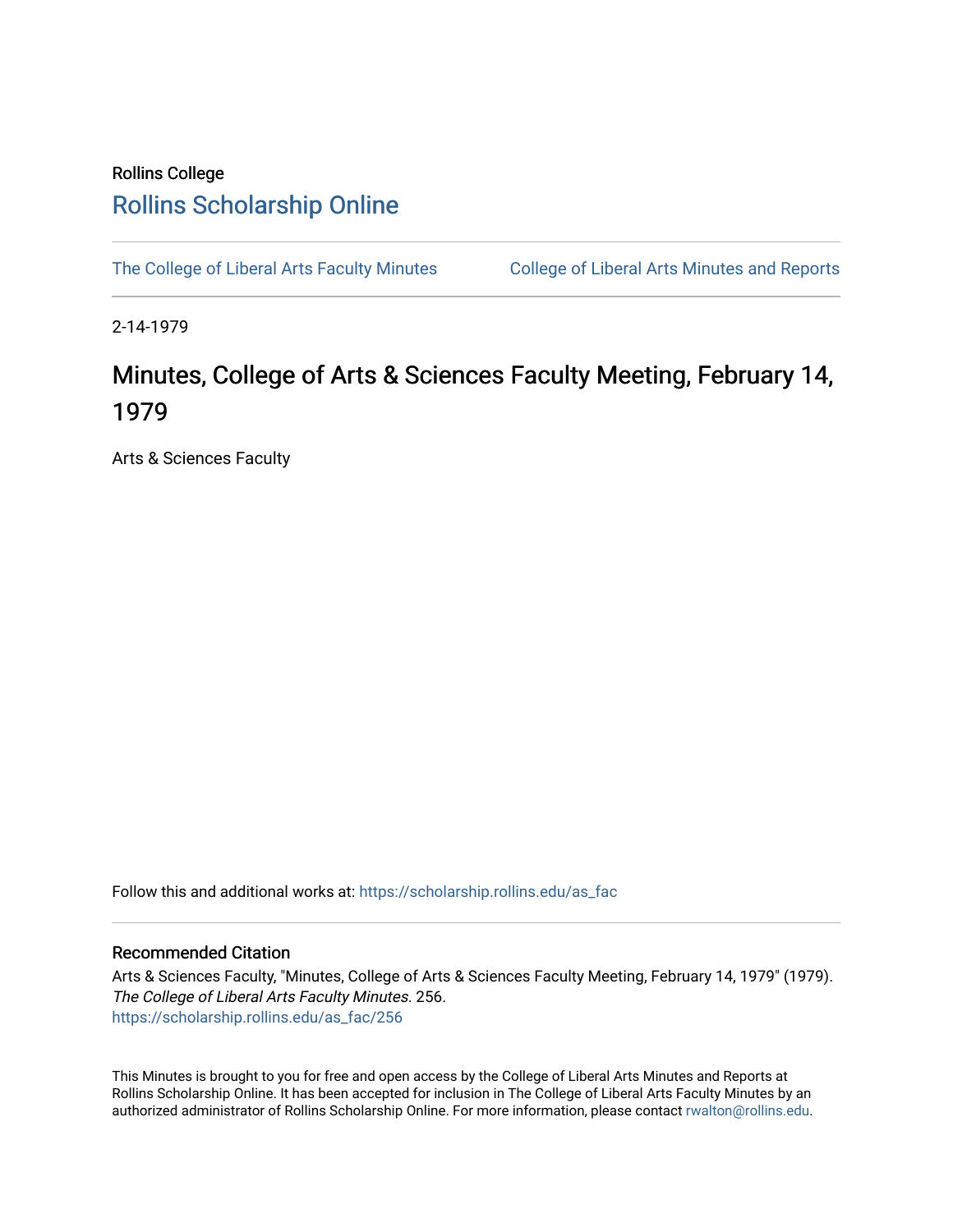MEMORANDUM ROLLINS COLLEGE

From: John S. Ross Date: 12 February 1979 Secretary of the Faculty

To: ALL FACULTY MEMBERS

Subject: There will be a Special Meeting of the Faculty on Wednesday,14 February at 4 PM in Crummer Auditorium.

 $\mathcal{N}$ The agenda will include the approval of a slate of faculty members for the College Planning Committee and a discussion of the College budget for 1979-80.